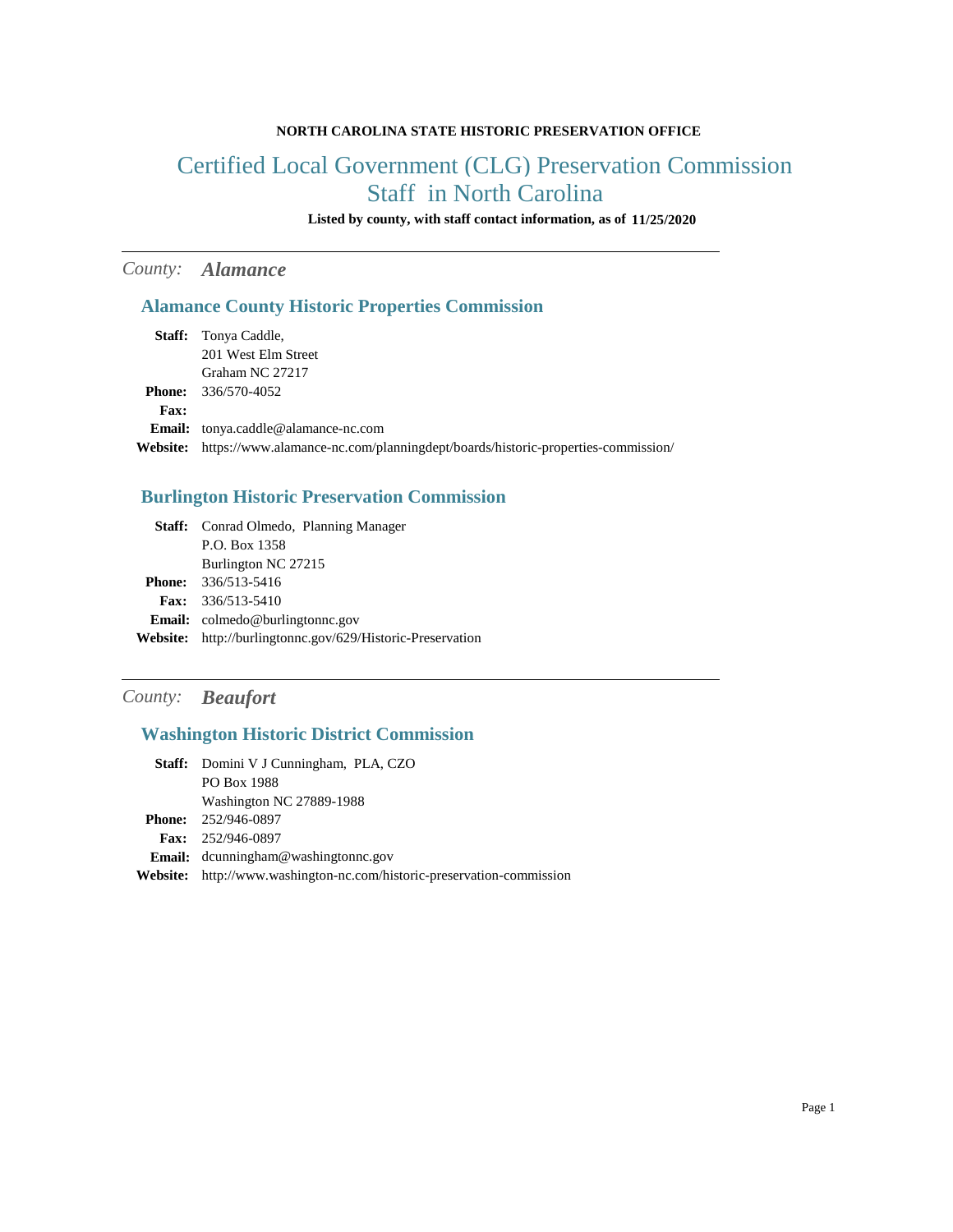# *County: Buncombe*

# **Asheville & Buncombe County Historic Resources Commission**

|                 | <b>Staff:</b> Alexandra Cole, Historic Resources Specialist              |
|-----------------|--------------------------------------------------------------------------|
|                 | PO Box 7148                                                              |
|                 | Asheville NC 28802-7148                                                  |
| <b>Phone:</b>   | 828/259-5638                                                             |
|                 | <b>Fax:</b> $828/259-5428$                                               |
|                 | <b>Email:</b> ACole@ashevillenc.gov                                      |
| <b>Website:</b> | http://www.ashevillenc.gov/departments/urban_design/historic/default.htm |

### **Black Mountain Historic Preservation Commission**

|             | <b>Staff:</b> Jennifer Tipton, Zoning Administrator                                                      |
|-------------|----------------------------------------------------------------------------------------------------------|
|             | 160 Midland Avenue                                                                                       |
|             | Black Mountain NC 28711                                                                                  |
|             | <b>Phone:</b> 828/419-9373                                                                               |
| <b>Fax:</b> |                                                                                                          |
|             | <b>Email:</b> jennifer.tipton@townofblackmountain.org                                                    |
|             | Website: http://www.townofblackmountain.org/Town-Government/Boards-and-Commissions/Historic-Preservation |

# *County: Burke*

#### **Morganton Historic Preservation Commission**

| <b>Staff:</b> Jesse James, Senior Planner                                                              |
|--------------------------------------------------------------------------------------------------------|
| PO Box 3448                                                                                            |
| Morganton NC 28680-3448                                                                                |
| <b>Phone:</b> 828/438-5268                                                                             |
| <b>Fax:</b> $828/438-5264$                                                                             |
| <b>Email:</b> ijames@ci.morganton.nc.us                                                                |
| Website: http://www.ci.morganton.nc.us/index.php/living/city-services/historic-preservation-commission |

# *County: Cabarrus*

#### **Concord Historic Preservation Commission**

| <b>Staff:</b> | Starla Rogers, Planning & Development Manager                                                          |
|---------------|--------------------------------------------------------------------------------------------------------|
|               | PO Box 308                                                                                             |
|               | Concord NC 28026                                                                                       |
| <b>Phone:</b> | 704/920-5146                                                                                           |
| <b>Fax:</b>   | 704/786-1212                                                                                           |
|               | <b>Email:</b> rogerss@ConcordNC.gov                                                                    |
| Website:      | http://www.concordnc.gov/Departments/Planning/Planning-Services/Historic-Districts/Historic-Commission |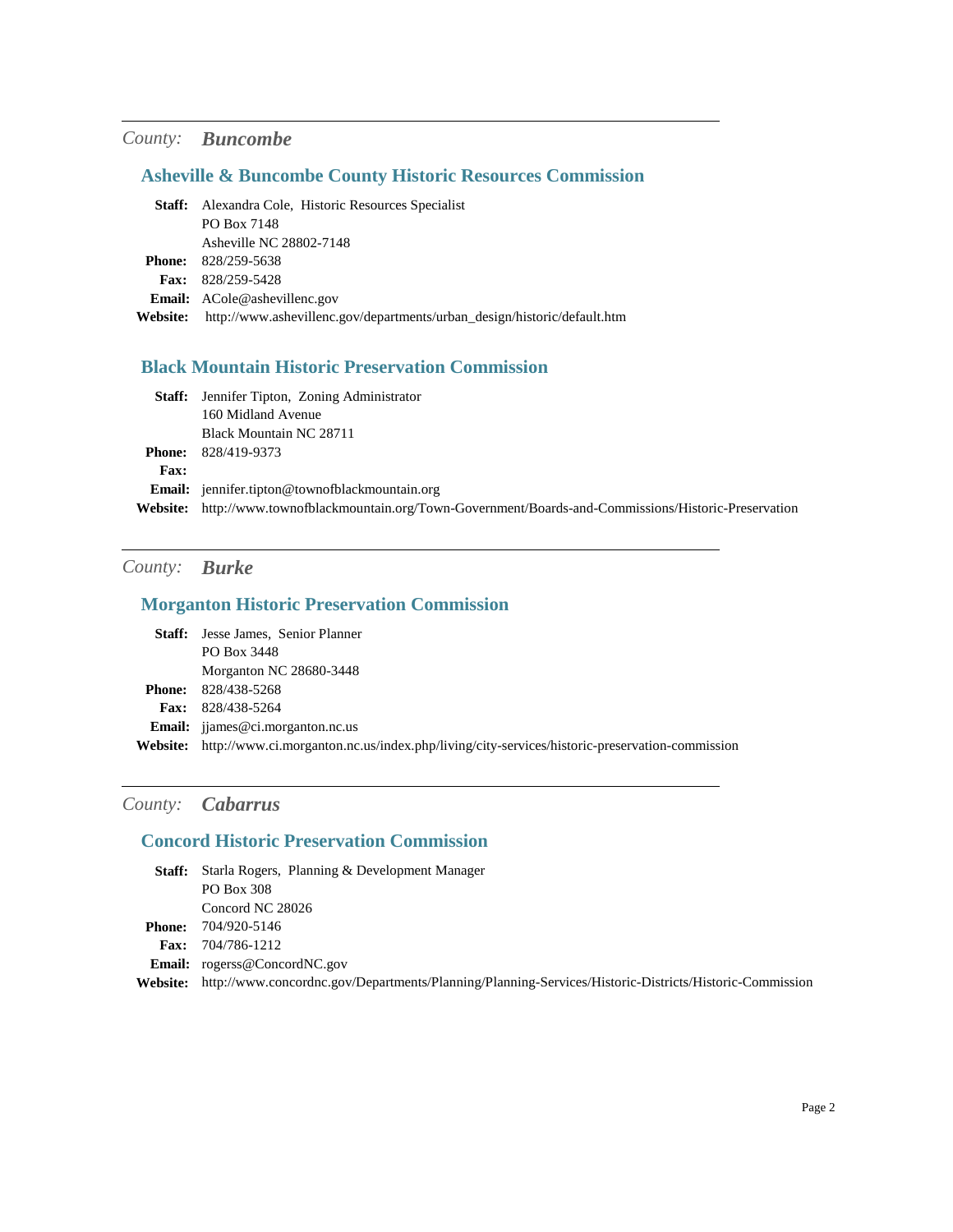### *County: Carteret*

# **Beaufort Historic Preservation Commission**

| <b>Staff:</b> Kyle Garner, Town Planner                             |
|---------------------------------------------------------------------|
| PO Box 390                                                          |
| Beaufort NC 28516-0390                                              |
| <b>Phone:</b> $252/728-2141$                                        |
| <b>Fax:</b> $252/728-3982$                                          |
| <b>Email:</b> K.Garner@beaufortnc.org                               |
| Website: http://www.beaufortnc.org/historic-preservation-commission |

### *County: Catawba*

### **Hickory Historic Preservation Commission**

| <b>Staff:</b> Cal Overby, Assistant Planning Manager                       |
|----------------------------------------------------------------------------|
| PO Box 398                                                                 |
| Hickory NC 28603-0398                                                      |
| <b>Phone:</b> 828/323-7422                                                 |
| <b>Fax:</b> $828/323 - 7476$                                               |
| <b>Email:</b> coverby@hickorync.gov                                        |
| Website: http://www.hickorync.gov/content/historic-preservation-commission |

### *County: Chowan*

# **Edenton Historic District Commission**

| <b>Staff:</b> Elizabeth Bryant, Planner                                                            |
|----------------------------------------------------------------------------------------------------|
| PO Box 300                                                                                         |
| Edenton NC 27932                                                                                   |
| <b>Phone:</b> $252/482-2155$ ext 113                                                               |
| <b>Fax:</b> $252/482-7377$                                                                         |
| <b>Email:</b> elizabeth.bryant@edenton.nc.gov                                                      |
| Website: http://www.townofedenton.com/index.asp?Type=B_BASIC&SEC={BD8A689E-3E70-4CD4-A77D-291D71FB |
|                                                                                                    |

# *County: Cleveland*

### **Cleveland County Historic Preservation Commission**

| <b>Staff:</b> Chris Martin, Senior Planner            |
|-------------------------------------------------------|
| PO Box 1210                                           |
| Shelby NC 28150-1210                                  |
| <b>Phone:</b> 704/484-4947                            |
| Fax: 704/484-4975                                     |
| Email: chris.martin@clevelandcounty.com               |
| Website: http://www.ccncgov.com/planning/homepage.htm |
|                                                       |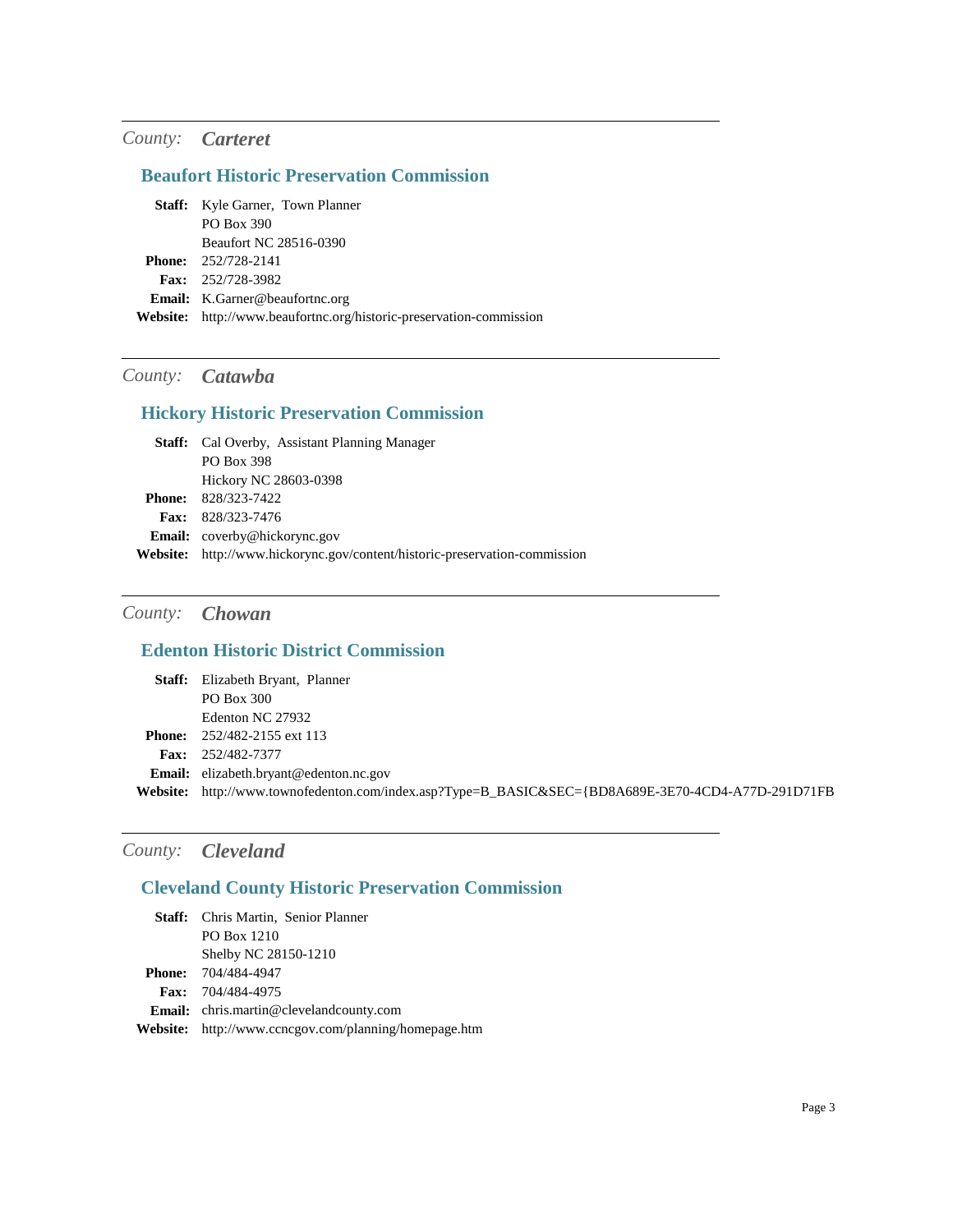#### *County: Craven*

#### **New Bern Historic Preservation Commission**

Matt Schelly, Planner **Staff:** PO Box 1129 New Bern NC 28563-1129 252/639-7583 **Phone:** 252/636-2146 **Fax:** Email: SchellyM@newbernnc.gov **Website:** http://www.newbern-nc.org/departments/development/historic-preservation/historic-preservation-commission/

### *County: Cumberland*

### **Fayetteville Historic Resources Commission**

| <b>Staff:</b> Taurus Freeman, Planning Director                                                                |
|----------------------------------------------------------------------------------------------------------------|
| 433 Hay Street                                                                                                 |
| Fayetteville NC 28301-5537                                                                                     |
| 910/433-1437                                                                                                   |
| <b>Fax:</b> 910/433-1239                                                                                       |
| <b>Email:</b> $t$ freeman@ci.fay.nc.us                                                                         |
| http://fayettevillenc.gov/government/city-departments/planning-code-enforcement/planning-zoning/historic-distr |
|                                                                                                                |

# *County: Davidson*

#### **Lexington Historic Preservation Commission**

| <b>Staff:</b> Trey Cleaton, Planner                     |
|---------------------------------------------------------|
| 31 West First Street                                    |
| Lexington NC 27295                                      |
| <b>Phone:</b> $336/248-3900$ ext $3358$                 |
| <b>Fax:</b> $336/243-7766$                              |
| <b>Email:</b> PSCleaton@LexingtonNC.gov                 |
| Website: http://www.lexingtonnc.net/index.aspx?page=155 |

#### **Thomasville Historic Preservation Commission**

| <b>Staff:</b> Chuck George, Director of Planning |
|--------------------------------------------------|
| P.O. Box 368                                     |
| Thomasville NC 27361                             |
| <b>Phone:</b> 336/475-4255                       |
| <b>Fax:</b> $336/841 - 7002$                     |
| <b>Email:</b> chuck.george@thomasville-nc.gov    |
| Website: http://tinyurl.com/ThomasvilleHPC       |
|                                                  |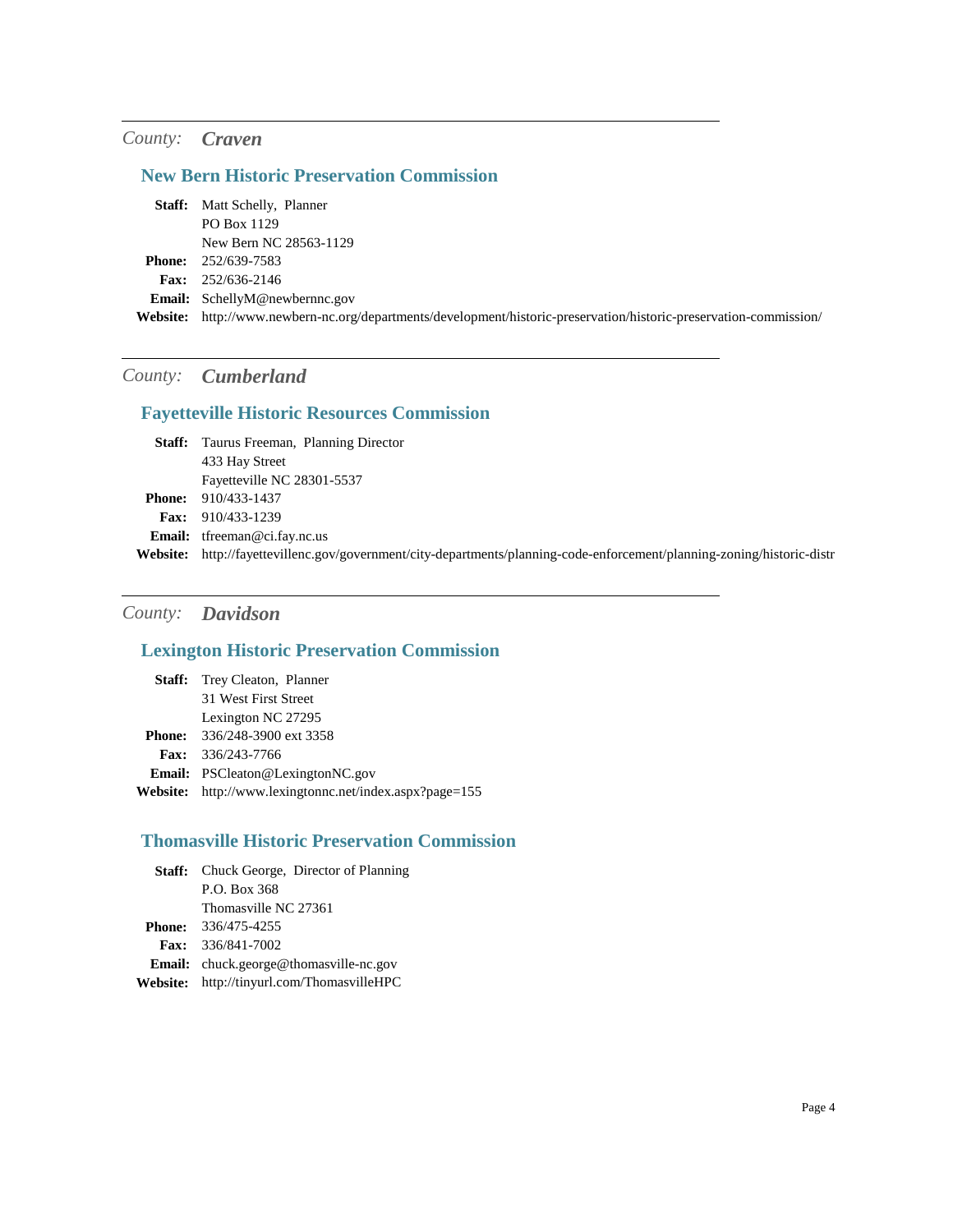### *County: Durham*

# **Durham Historic Preservation Commission**

| 101 City Hall Plaza<br>Durham NC 27701-3329<br><b>Phone:</b> $919/560-4137 \times 28259$<br><b>Fax:</b> $919/560-4641$<br><b>Email:</b> karla.rosenberg@durhamnc.gov<br>Website: http://durhamnc.gov/ich/cb/ccpd/Pages/HPC%20Items/Historic-Preservation.aspx | <b>Staff:</b> Karla Rosenberg, Senior Planner |
|---------------------------------------------------------------------------------------------------------------------------------------------------------------------------------------------------------------------------------------------------------------|-----------------------------------------------|
|                                                                                                                                                                                                                                                               |                                               |
|                                                                                                                                                                                                                                                               |                                               |
|                                                                                                                                                                                                                                                               |                                               |
|                                                                                                                                                                                                                                                               |                                               |
|                                                                                                                                                                                                                                                               |                                               |
|                                                                                                                                                                                                                                                               |                                               |

# *County: Forsyth*

### **Forsyth County Historic Resources Commission**

| <b>Staff:</b> Michelle McCullough, Historic Resources Officer                                                       |
|---------------------------------------------------------------------------------------------------------------------|
| 100 E. First Street, P.O. Box 2511                                                                                  |
| Winston-Salem NC 27106                                                                                              |
| <b>Phone:</b> 336/747-7063                                                                                          |
| <b>Fax:</b> $336/748-3163$                                                                                          |
| <b>Email:</b> michellem@cityofws.org                                                                                |
| Website: http://www.cityofws.org/departments/planning/boards-and-commissions/historic-resources-commission/what-is- |

# *County: Gaston*

# **Gaston County Historic Preservation Commission**

|                 | <b>Staff:</b> Jamie Mendoz Kanburoglu,                                |
|-----------------|-----------------------------------------------------------------------|
|                 | PO Box 1578                                                           |
|                 | Gastonia NC 28053                                                     |
|                 | <b>Phone:</b> 704/862-5510                                            |
|                 | <b>Fax:</b> $704/866-3908$                                            |
|                 | <b>Email:</b> Jamie.Mendoza@gastongov.com                             |
| <b>Website:</b> | http://www.gastongov.com/departments/historic-preservation-commission |

# *County: Granville*

# **Oxford Historic Preservation Commission**

| Staff:          | Cheryl Hart, Planning Director                                                         |
|-----------------|----------------------------------------------------------------------------------------|
|                 | 300 Williamsboro Street                                                                |
|                 | Oxford NC $27565$                                                                      |
| <b>Phone:</b>   | 919/603-1117                                                                           |
| <b>Fax:</b>     | 919/603-1107                                                                           |
|                 | <b>Email:</b> cheryl_hart@oxfordnc.org                                                 |
| <b>Website:</b> | http://www.oxfordnc.org/index.asp?SEC=38BB95B2-9A49-42A0-8FD5-20870B3B193E&Type=B_LIST |
|                 |                                                                                        |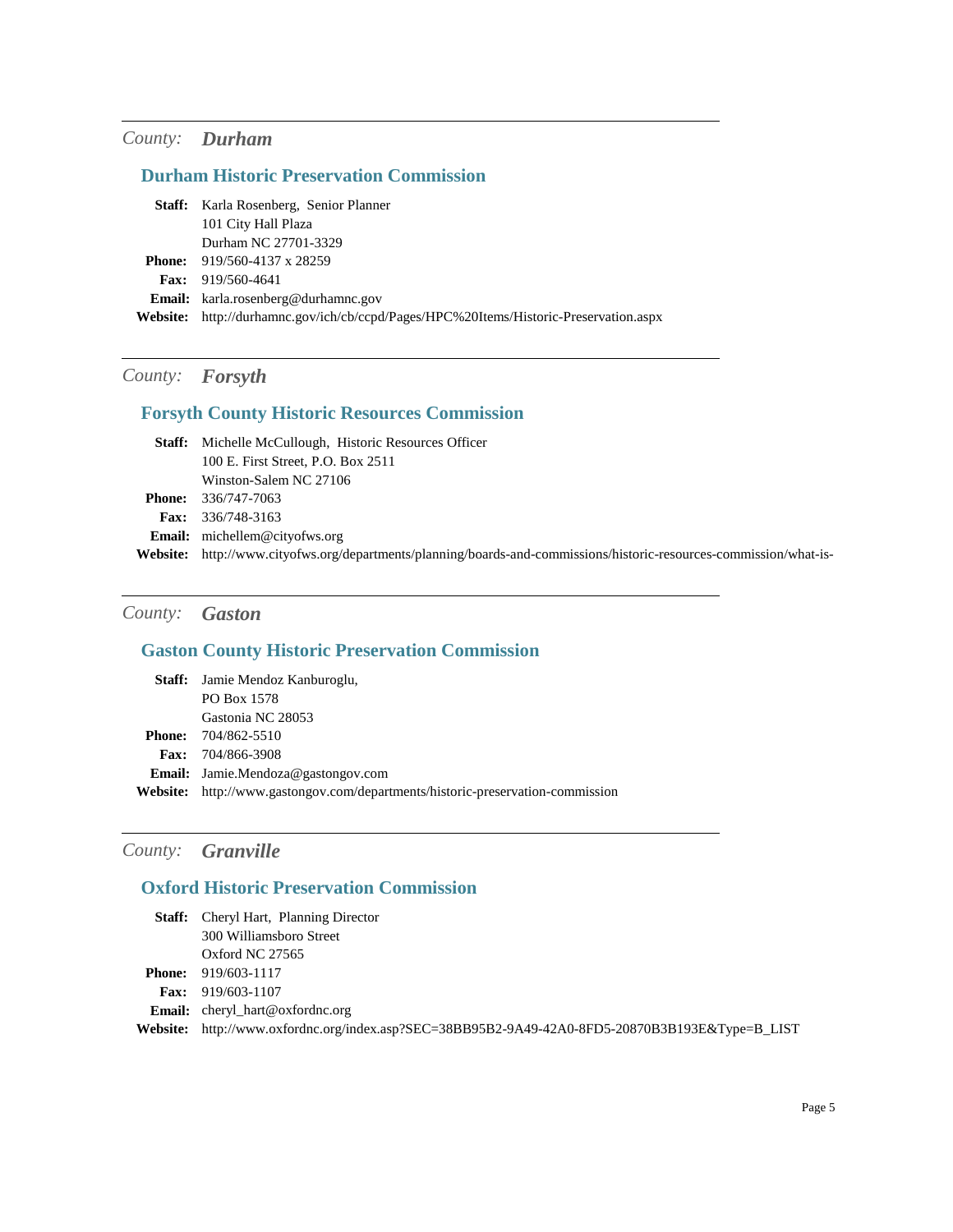### *County: Guilford*

#### **Greensboro Historic Preservation Commission**

**Staff:** Mike Cowhig, Executive Secretary PO Box 3136 Greensboro NC 27402-3136 336/373-2755 **Phone:** 336/412-6315 **Fax: Email:** mike.cowhig@greensboro-nc.gov **Website:** www.greensboro-nc.gov/hdprogram

#### **Guilford County Joint Historic Preservation Commission**

Staff: Matthew Talbot, Senior Planner PO Box 3427 Greensboro NC 27402-3427 336/641-3591 **Phone:** 336/641-6988 **Fax: Email:** mtalbott@co.guilford.nc.us **Website:** http://www.myguilford.com/planning-and-development/planning-zoning/historic-preservation/

#### **High Point Historic Preservation Commission**

| <b>Staff:</b> David Fencl, Development Services Administrator |
|---------------------------------------------------------------|
| PO Box 230                                                    |
| High Point NC 27261-0230                                      |
| <b>Phone:</b> 336/883-3505                                    |
| <b>Fax:</b> 336/883-3505                                      |
| <b>Email:</b> david.fencl@highpointnc.gov                     |
| <b>Website:</b> http://www.high-point.net/plan/hpc.cfm        |
|                                                               |

#### *County: Haywood*

#### **Waynesville Historic Preservation Commission**

| <b>Staff:</b> Byron Hickox, Development Services Director     |
|---------------------------------------------------------------|
| 9 South Main Street, Suite 110                                |
| Waynesville NC 28786                                          |
| <b>Phone:</b> $828/452-0401$                                  |
| Fax: $828/452 - 1492$                                         |
| <b>Email:</b> bhickox@waynesvillenc.gov                       |
| http://www.waynesvillenc.gov/historic-preservation-commission |
|                                                               |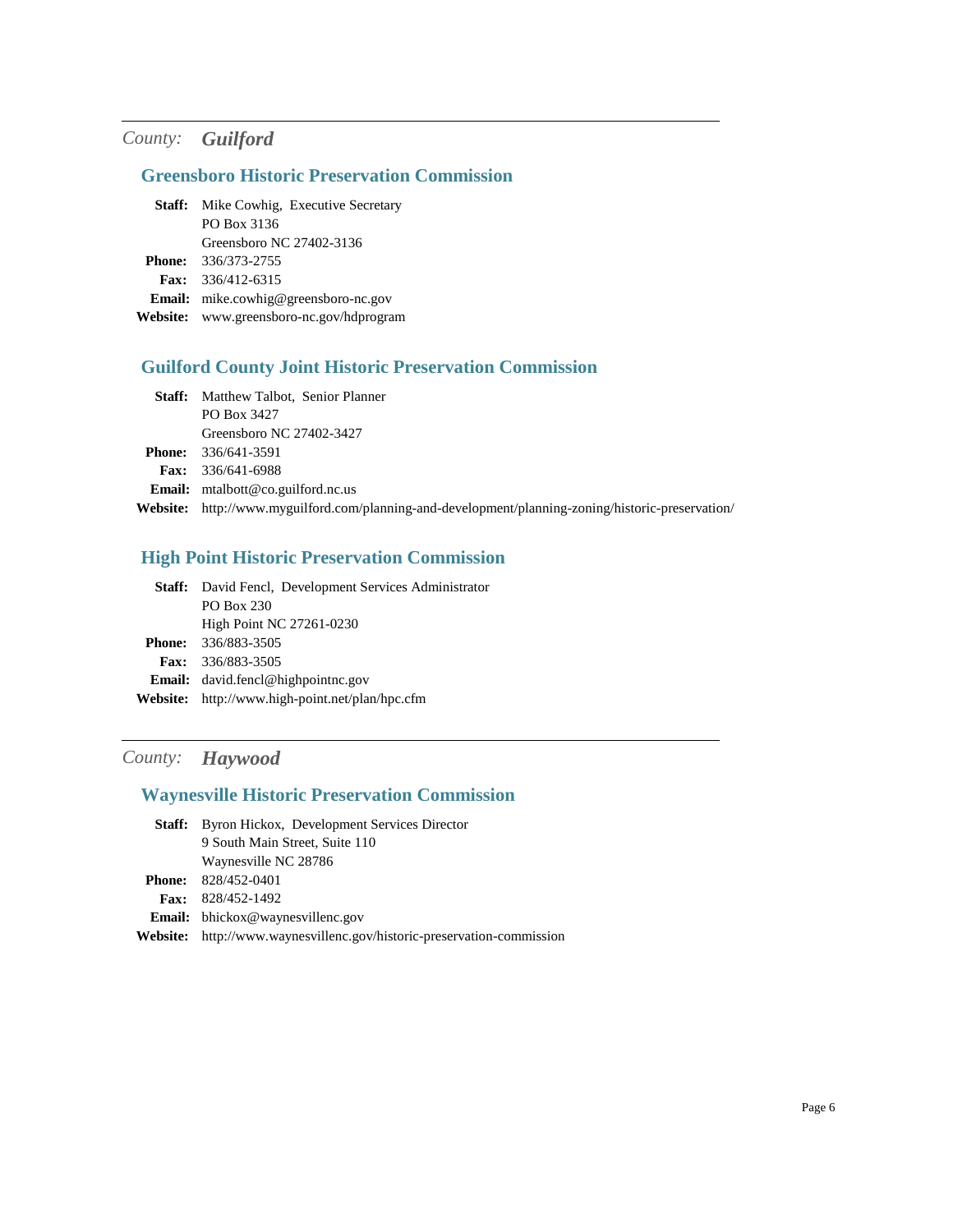### *County: Henderson*

#### **Hendersonville Historic Preservation Commission**

| <b>Staff:</b> Daniel Heyman, Planner/HPC Coordinator |
|------------------------------------------------------|
| 100 North King Street                                |
| Hendersonville NC 28792                              |
| <b>Phone:</b> $828/697-3010$                         |
| <b>Fax:</b> 828/697-3014                             |
| <b>Email:</b> dheyman@hylnc.gov                      |
| <b>Website:</b> http://www.hendersonvillehpc.org/    |
|                                                      |

# *County: Iredell*

#### **Mooresville Historic Preservation Commission**

| <b>Staff:</b> Tim Brown, Senior Planner                            |
|--------------------------------------------------------------------|
| PO Box 878                                                         |
| Mooresville NC 28115-0878                                          |
| <b>Phone:</b> 704/799-8019                                         |
| <b>Fax:</b> $704/662-7039$                                         |
| <b>Email:</b> thrown@ci.mooresville.nc.us                          |
| Website: http://www.ci.mooresville.nc.us/185/Historic-Preservation |

#### **Statesville Historic District Commission**

|               | <b>Staff:</b> Marci Sigmon, Planner II                                                                                    |
|---------------|---------------------------------------------------------------------------------------------------------------------------|
|               | PO Box 1111                                                                                                               |
|               | Statesville NC 28687-1111                                                                                                 |
| <b>Phone:</b> | 704/878-3578                                                                                                              |
| Fax:          | 704/878-3514                                                                                                              |
|               | <b>Email:</b> msigmon@statesvillenc.net                                                                                   |
|               | <b>Website:</b> http://www.statesvillenc.net/Departments/Planningamp;Zoning/HistoricPreservationCommission/tabid/304/Defa |

# *County: Lee*

### **Sanford Historic Preservation Commission**

| <b>Staff:</b> Liz Whitmore, Planner                                           |
|-------------------------------------------------------------------------------|
| 226 Carthage Street                                                           |
| Sanford NC 27330                                                              |
| <b>Phone:</b> 919/775-8239                                                    |
| <b>Fax:</b> 919/775-8207                                                      |
| <b>Email:</b> liz.whitmore@sanfordnc.net                                      |
| <b>Website:</b> http://www.sanfordnc.net/334/Historic-Preservation-Commission |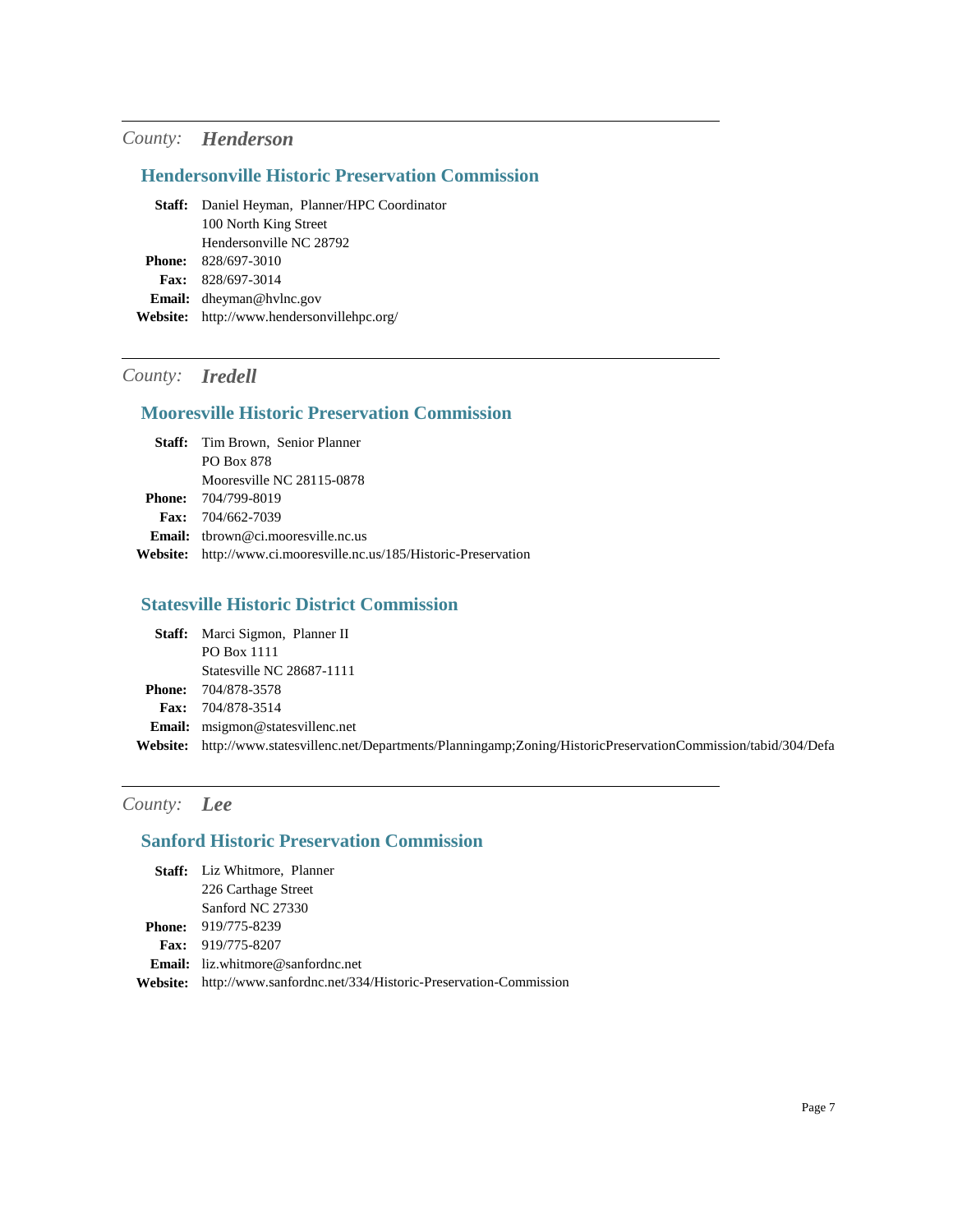# *County: Lenoir*

### **Kinston Historic District Commission**

| <b>Staff:</b> Adam Short, Planning Director                                                |
|--------------------------------------------------------------------------------------------|
| PO Drawer 339                                                                              |
| Kinston NC 28502                                                                           |
| <b>Phone:</b> 252/939-3269                                                                 |
| <b>Fax:</b> $252/939-3127$                                                                 |
| <b>Email:</b> $adam.show@ci.kinston.nc.us$                                                 |
| Website: http://www.ci.kinston.nc.us/index.php?option=com_content&task=view&id=17&Itemid=6 |
|                                                                                            |

# *County: Lincoln*

### **Lincoln County Historic Properties Commission**

|             | <b>Staff:</b> Jordan Tubbs, Planner II        |
|-------------|-----------------------------------------------|
|             | 302 N Academy Street, Suite A                 |
|             | Lincolnton NC 28092                           |
|             | <b>Phone:</b> 704/736-8420                    |
| <b>Fax:</b> |                                               |
|             | <b>Email:</b> itubbs@lincolncounty.org        |
|             | Website: http://www.lincolncountyhistory.com/ |

# *County: Mecklenburg*

# **Charlotte Historic District Commission**

|                 | <b>Staff:</b> Kristi Harpst, Program Manager                      |
|-----------------|-------------------------------------------------------------------|
|                 | 600 East Fourth Street, 8th Floor                                 |
|                 | Charlotte NC 28202                                                |
|                 | <b>Phone:</b> 704/336-4697                                        |
|                 | <b>Fax:</b> $704/336-5964$                                        |
|                 | <b>Email:</b> kharpst@charlottenc.gov                             |
| <b>Website:</b> | http://charlottenc.gov/planning/HistoricDistricts/Pages/Home.aspx |
|                 |                                                                   |

# **Charlotte-Mecklenburg Historic Landmarks Commission**

|      | <b>Staff:</b> Stewart Gray, Preservation Planner   |
|------|----------------------------------------------------|
|      | 2100 Randolph Road                                 |
|      | Charlotte NC 28207-1522                            |
|      | <b>Phone:</b> 704/376-9115                         |
| Fax: |                                                    |
|      | <b>Email:</b> stewart.gray@mecklenburgcountync.gov |
|      | <b>Website:</b> http://www.cmhpf.org/              |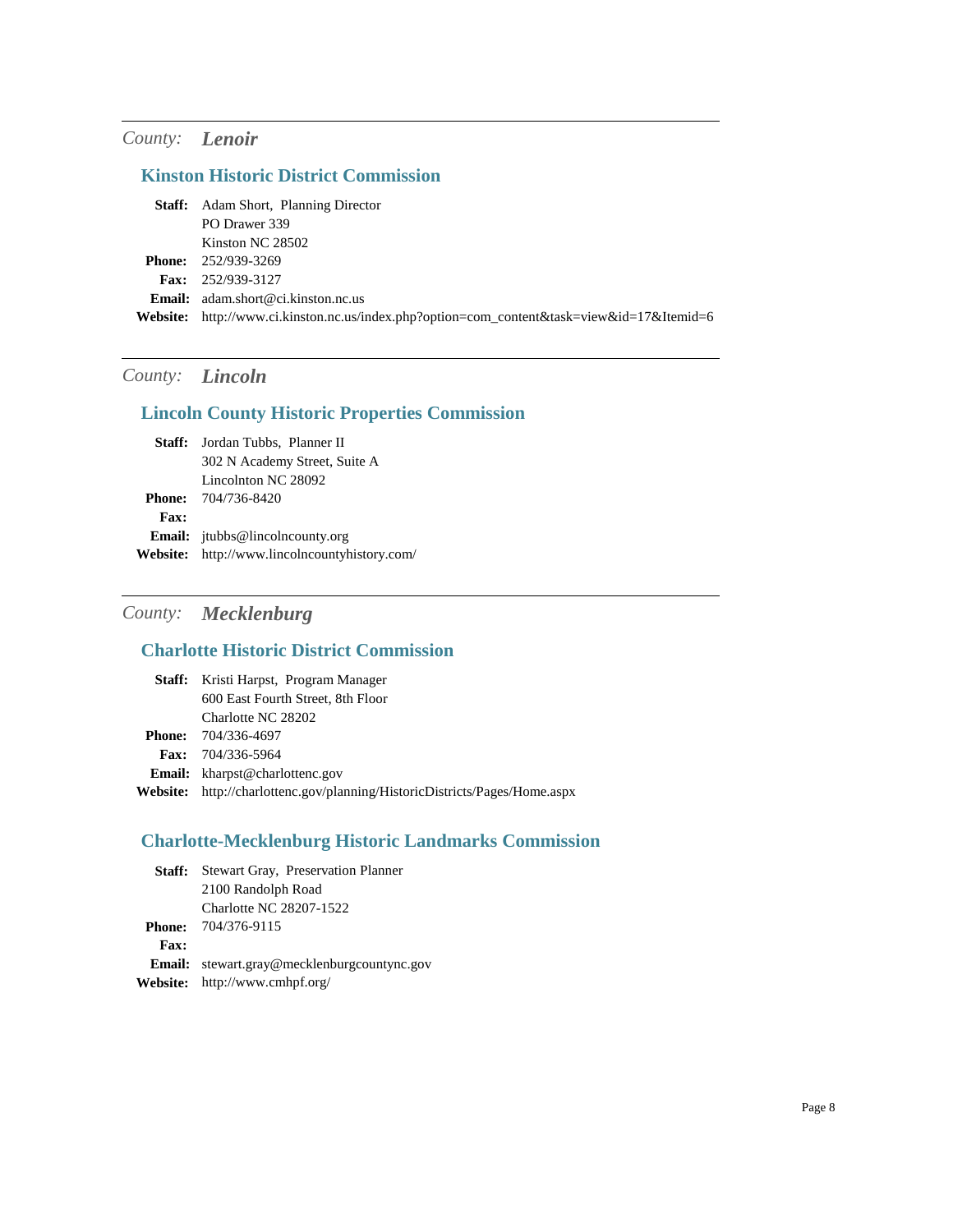### *County: Moore*

#### **Aberdeen Historic Preservation Commission**

| <b>Staff:</b> Kathy Blake, Senior Planner                                 |
|---------------------------------------------------------------------------|
| PO Box 785                                                                |
| Aberdeen NC 28315-0785                                                    |
| <b>Phone:</b> 910/944-4514                                                |
| <b>Fax:</b> $910/944-7459$                                                |
| <b>Email:</b> Kblake@townofaberdeen.net                                   |
| <b>Website:</b> http://www.townofaberdeen.net/pView.aspx?id=2068&catid=29 |

### **Southern Pines Historic District Commission**

| <b>Staff:</b> Suzy Russell, Planner                                    |
|------------------------------------------------------------------------|
| 180 SW Broad Street                                                    |
| Southern Pines NC 28387                                                |
| <b>Phone:</b> $910/692-4003 \times 7226$                               |
| <b>Fax:</b> $910/692 - 9495$                                           |
| <b>Email:</b> suzyrussell@southernpines.net                            |
| Website: http://www.southernpines.net/142/Historic-District-Commission |
|                                                                        |

# *County: New Hanover*

### **Wilmington Historic Preservation Commission**

| <b>Staff:</b> Ivy Freitag, Preservation Administrator |
|-------------------------------------------------------|
| PO Box 1810                                           |
| Wilmington NC 28402                                   |
| <b>Phone:</b> $910/341-3251$                          |
| <b>Fax:</b> 910/341-3264                              |
| <b>Email:</b> ivy.freitag@wilmingtonnc.gov            |
|                                                       |

**Website:** http://www.wilmingtonnc.gov/departments/planning-development-and-transportation/boards-commissions/histo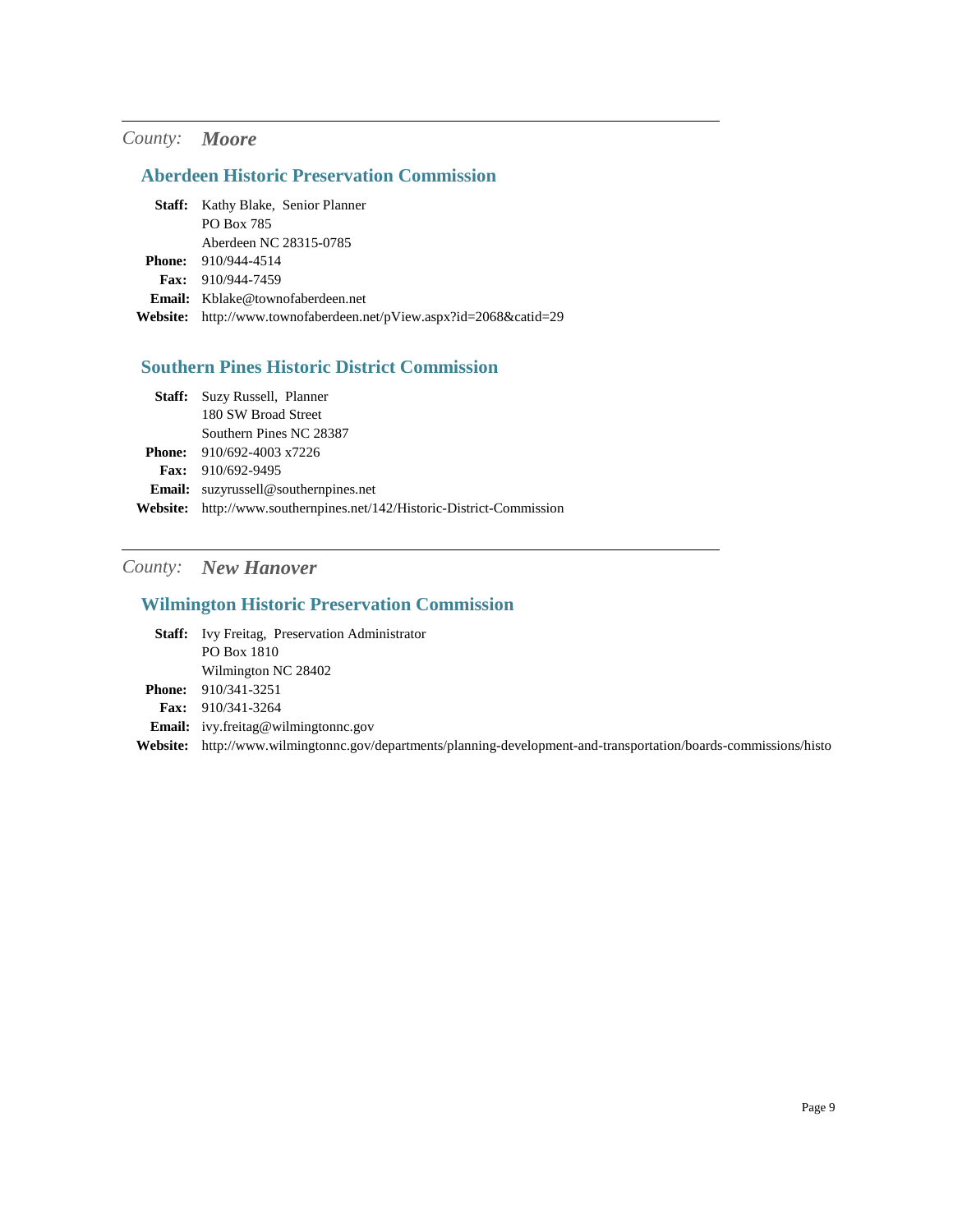# *County: Orange*

# **Chapel Hill Historic District Commission**

| <b>Staff:</b> Anya Grahn, Senior Planner  |
|-------------------------------------------|
| 405 Martin Luther King Blvd.              |
| Chapel Hill NC 27514                      |
| <b>Phone:</b> 919/969-5082                |
| Fax: 919/969-2014                         |
| <b>Email:</b> agrahn@townofchapelhill.org |
| Website: http://www.townofchanelhill.or   |

**Website:** http://www.townofchapelhill.org/town-hall/government/boards-commissions/standing-boards-commissions/hist

# **Hillsborough Historic District Commission**

|          | <b>Staff:</b> Justin Snyder, Planner                                                    |
|----------|-----------------------------------------------------------------------------------------|
|          | PO Box 429                                                                              |
|          | Hillsborough NC 27278-0429                                                              |
|          | <b>Phone:</b> 919-296-9473                                                              |
|          | <b>Fax:</b> $919/644-2390$                                                              |
|          | <b>Email:</b> Justin.Snyder@hillsboroughnc.gov                                          |
| Website: | https://www.hillsboroughnc.gov/government/advisory-boards/historic-district-commission/ |
|          |                                                                                         |

### **Orange County Historic Preservation Commission**

|                 | <b>Staff:</b> Peter Sandbeck, Cultural Resources Coordinator                         |
|-----------------|--------------------------------------------------------------------------------------|
|                 | PO Box 8181                                                                          |
|                 | Hillsborough NC 27278                                                                |
|                 | <b>Phone:</b> $919/245-2517$                                                         |
|                 | <b>Fax:</b> 919/644-3351                                                             |
|                 | <b>Email:</b> psandbeck@orangecountync.gov                                           |
| <b>Website:</b> | http://www.orangecountync.gov/departments/deapr/historic_preservation_commission.php |

### *County: Pasquotank*

### **Elizabeth City Historic Preservation Commission**

| <b>Staff:</b> Kellen Long,                                                                        |
|---------------------------------------------------------------------------------------------------|
| PO Box 347                                                                                        |
| Elizabeth City NC 27909-0347                                                                      |
| <b>Phone:</b> $252/337-6672$                                                                      |
| <b>Fax:</b> $252/331-1291$                                                                        |
| <b>Email:</b> klong@cityofec.com                                                                  |
| Website: http://www.cityofec.com/index.asp?Type=B_BASIC&SEC=%7B0A063787-1F83-4DC9-AF23-CCF0E06DCE |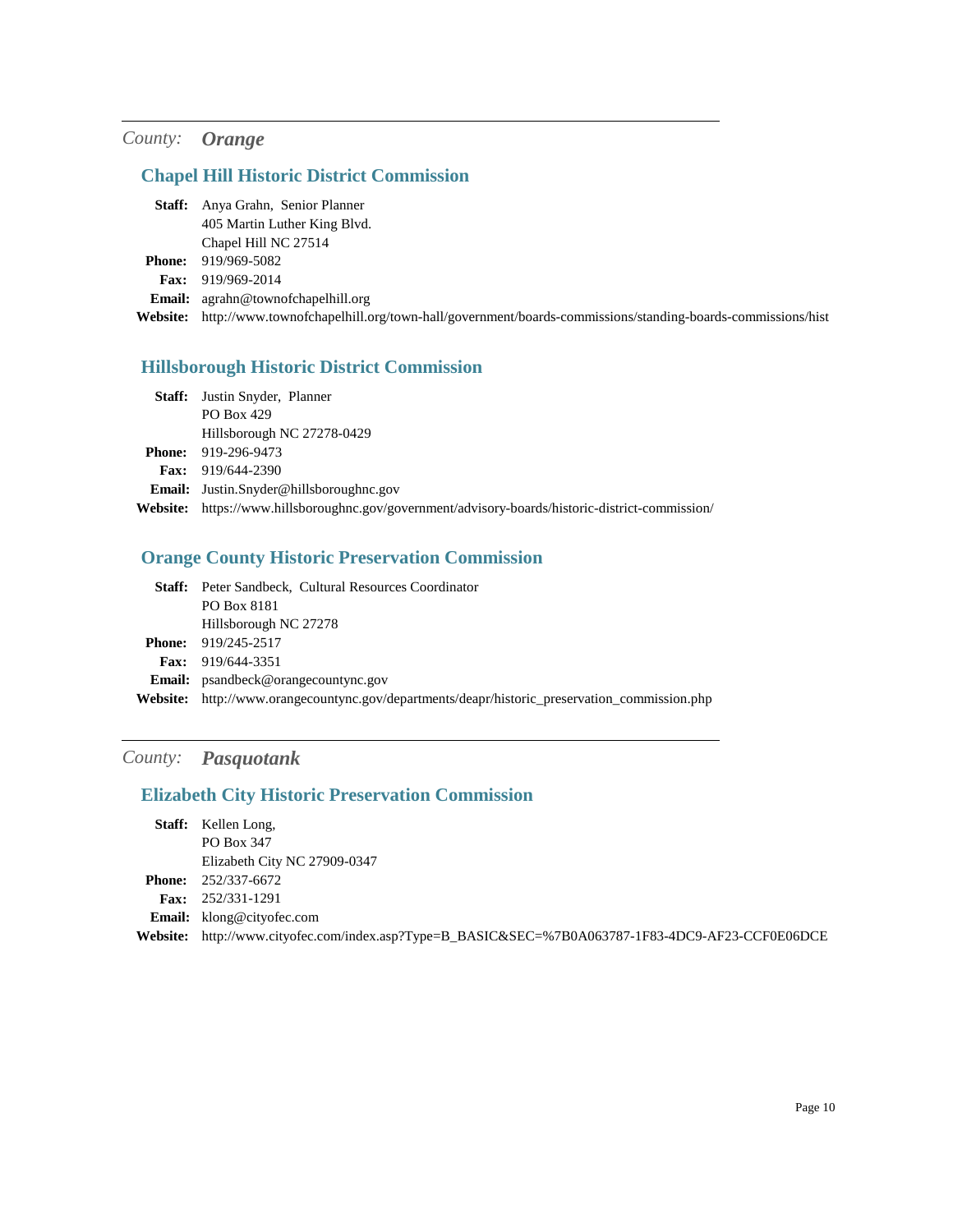### *County: Pitt*

# **Greenville Historic Preservation Commission**

| <b>Staff:</b> Chantae M. Gooby, Chief Planner                                                                        |
|----------------------------------------------------------------------------------------------------------------------|
| P.O. Box 7207                                                                                                        |
| Greenville NC 27835-7207                                                                                             |
| <b>Phone:</b> 252/329-4507                                                                                           |
| <b>Fax:</b> $252/329-4631$                                                                                           |
| <b>Email:</b> $c \text{goody@greenvillenc.gov}$                                                                      |
| Website: http://greenvillenc.gov/government/city-council/boards-and-commissions/historic-preservation-commission-com |
|                                                                                                                      |

# *County: Rockingham*

# **Eden Historic Preservation Commission**

| <b>Staff:</b> Debra Galloway, Planner               |
|-----------------------------------------------------|
| 308 E Stadium Drive                                 |
| Eden NC 27288                                       |
| <b>Phone:</b> $336/623-2110 \times 3013$            |
| <b>Fax:</b> $336/623-4057$                          |
| <b>Email:</b> dgalloway@edennc.us                   |
| Website: http://www.edennc.us/boardscommissions.cfm |

# *County: Rowan*

# **Salisbury Historic Preservation Commission**

| <b>Staff:</b> Catherine Garner,                |
|------------------------------------------------|
| 132 N Main Street                              |
| Salisbury NC 28144                             |
| <b>Phone:</b> 704/638-5212                     |
| <b>Fax:</b> 704/638-8548                       |
| <b>Email:</b> catherine.garner@salisburync.gov |
| <b>Website:</b> www.salisburync.gov/hpc        |

# *County: Surry*

### **Mount Airy Historic Preservation Commission**

| <b>Staff:</b> Ben Barcroft, Planning Director                   |
|-----------------------------------------------------------------|
| 300 S. Main Street                                              |
| <b>Mount Airy NC 27030-0070</b>                                 |
| <b>Phone:</b> 336/786-3520                                      |
| <b>Fax:</b> 336/786-3522                                        |
| <b>Email:</b> planning@mountairy.org                            |
| <b>Website:</b> http://www.mountairy.org/123/Boards-Commissions |
|                                                                 |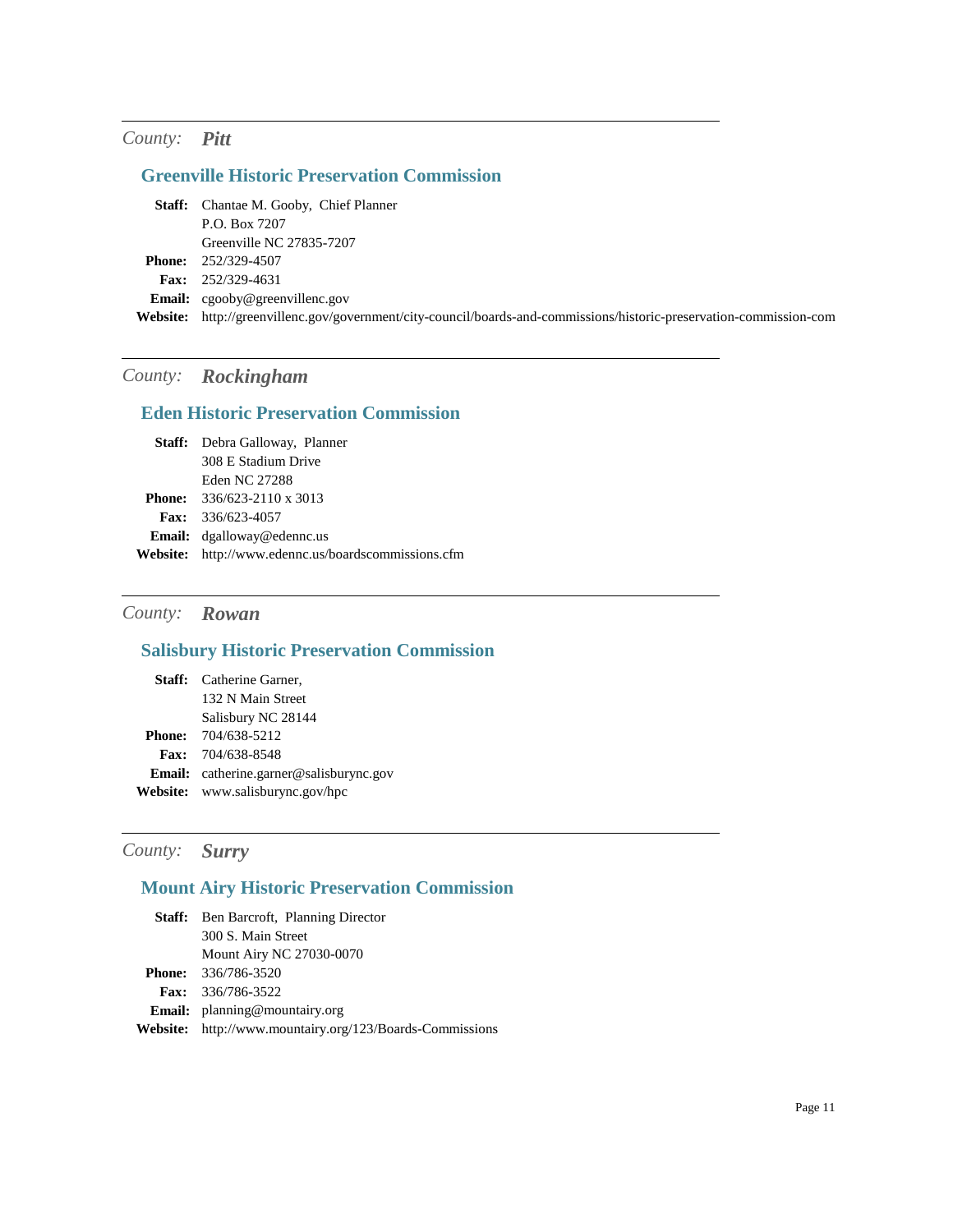# *County: Transylvania*

# **Transylvania County Joint Historic Preservation Commission**

|                 | <b>Staff:</b> Darby Terrell, MPA                                           |
|-----------------|----------------------------------------------------------------------------|
|                 | 106 East Morgan St., Suite 207                                             |
|                 | Brevard NC 28712                                                           |
| Phone:          | 828/884-3205                                                               |
|                 | <b>Fax:</b> 828/884-3275                                                   |
|                 | <b>Email:</b> darby.terrell@transylvaniacounty.org                         |
| <b>Website:</b> | http://planning.transylvaniacounty.org/historic-preservation-commission-1/ |

# *County: Union*

# **Monroe Historic District Commission**

|          | Staff: Kerri Mendler, Planner                                                        |
|----------|--------------------------------------------------------------------------------------|
|          | PO Box 69                                                                            |
|          | Monroe NC 28111-0069                                                                 |
|          | <b>Phone:</b> 704/282-5797                                                           |
|          | Fax: $704/282 - 4735$                                                                |
|          | <b>Email:</b> kmendler@monroenc.org                                                  |
| Website: | http://planning.monroenc.org/planning-and-development/historic-district-information/ |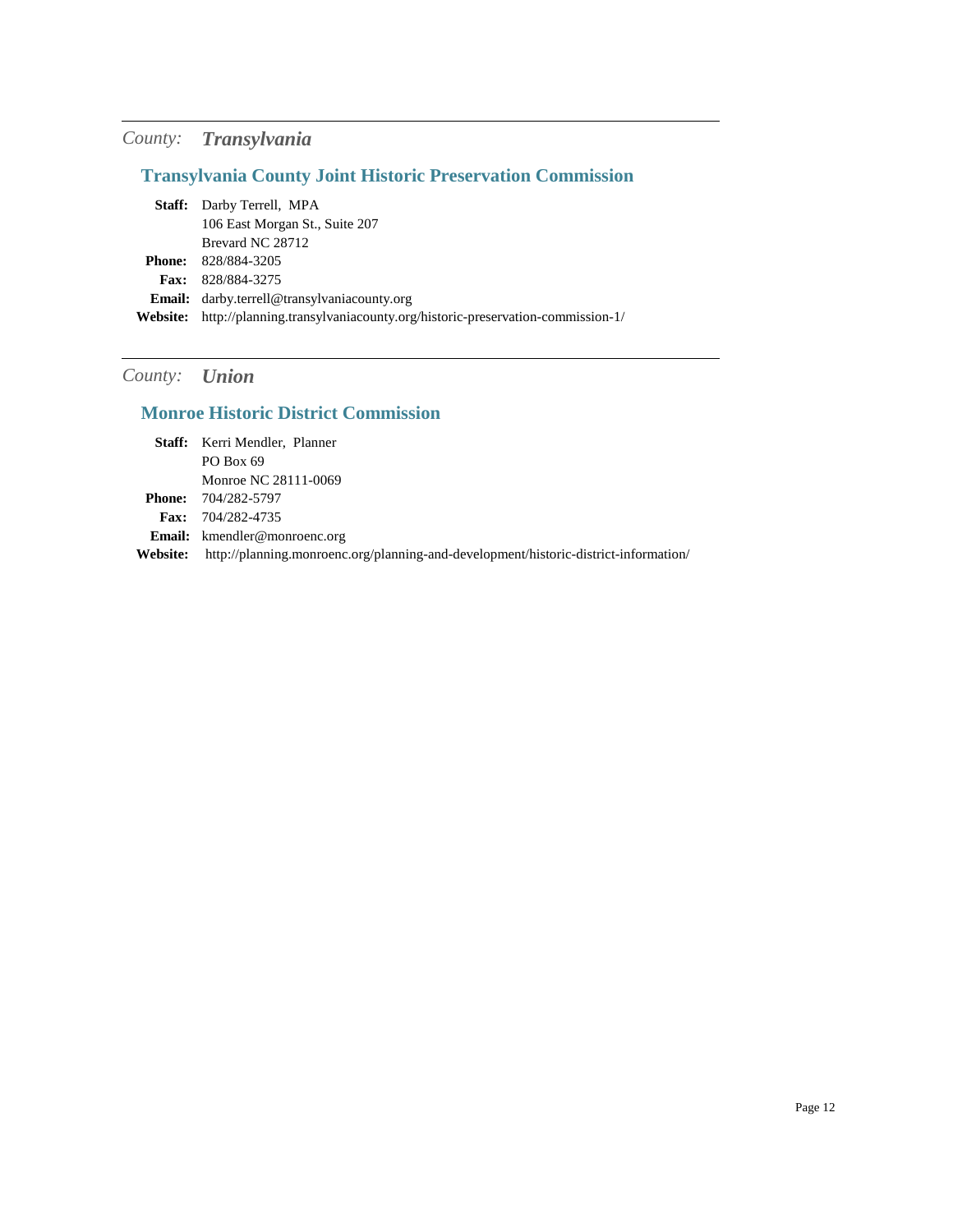### *County: Wake*

# **Cary Historic Preservation Commission**

|               | <b>Staff:</b> Gillian White, Historic Preservation Planner                                                       |
|---------------|------------------------------------------------------------------------------------------------------------------|
|               | P. O. Box 8005                                                                                                   |
|               | <b>Cary NC 27512</b>                                                                                             |
| <b>Phone:</b> | 919-469-4264                                                                                                     |
| <b>Fax:</b>   |                                                                                                                  |
|               | <b>Email:</b> Gillian.white@townofcary.org                                                                       |
|               | Website: http://www.townofcary.org/mayor-council/boards-commissions-committees/citizen-advisory-boards-and-commi |
|               |                                                                                                                  |

### **Raleigh Historic Development Commission**

| Staff: Tania Tully, Senior Preservation Planner |
|-------------------------------------------------|
| PO Box 829 Century Station                      |
| Raleigh NC 27602                                |
| <b>Phone:</b> 919/996-2674                      |
| <b>Fax:</b> $919/516-2682$                      |
| <b>Email:</b> Tania.Tully@raleighnc.gov         |
| <b>Website:</b> http://www.rhdc.org             |

# **Wake County Historic Preservation Commission**

| <b>Staff:</b> Gary Roth, President & CEO, Capital Area Preservation         |
|-----------------------------------------------------------------------------|
| PO Box 28072                                                                |
| Raleigh NC 27611                                                            |
| <b>Phone:</b> 919/833-6404                                                  |
| Fax: 919/834-7314                                                           |
| <b>Email:</b> $\text{groth@cap}$ resinc.org                                 |
| <b>Website:</b> http://www.wakegov.com/planning/historic/Pages/default.aspx |

### **Wake Forest Historic Preservation Commission**

| <b>Staff:</b> Michelle Michael, Senior Planner                                                |
|-----------------------------------------------------------------------------------------------|
| 301 S Brooks Street                                                                           |
| Wake Forest NC 27587                                                                          |
| <b>Phone:</b> 919/435-9516                                                                    |
| <b>Fax:</b> 919/435-9539                                                                      |
| <b>Email:</b> mmichael@wakeforestnc.gov                                                       |
| <b>Website:</b> https://www.wakeforestnc.gov/government-historic preservation commission.aspx |
|                                                                                               |